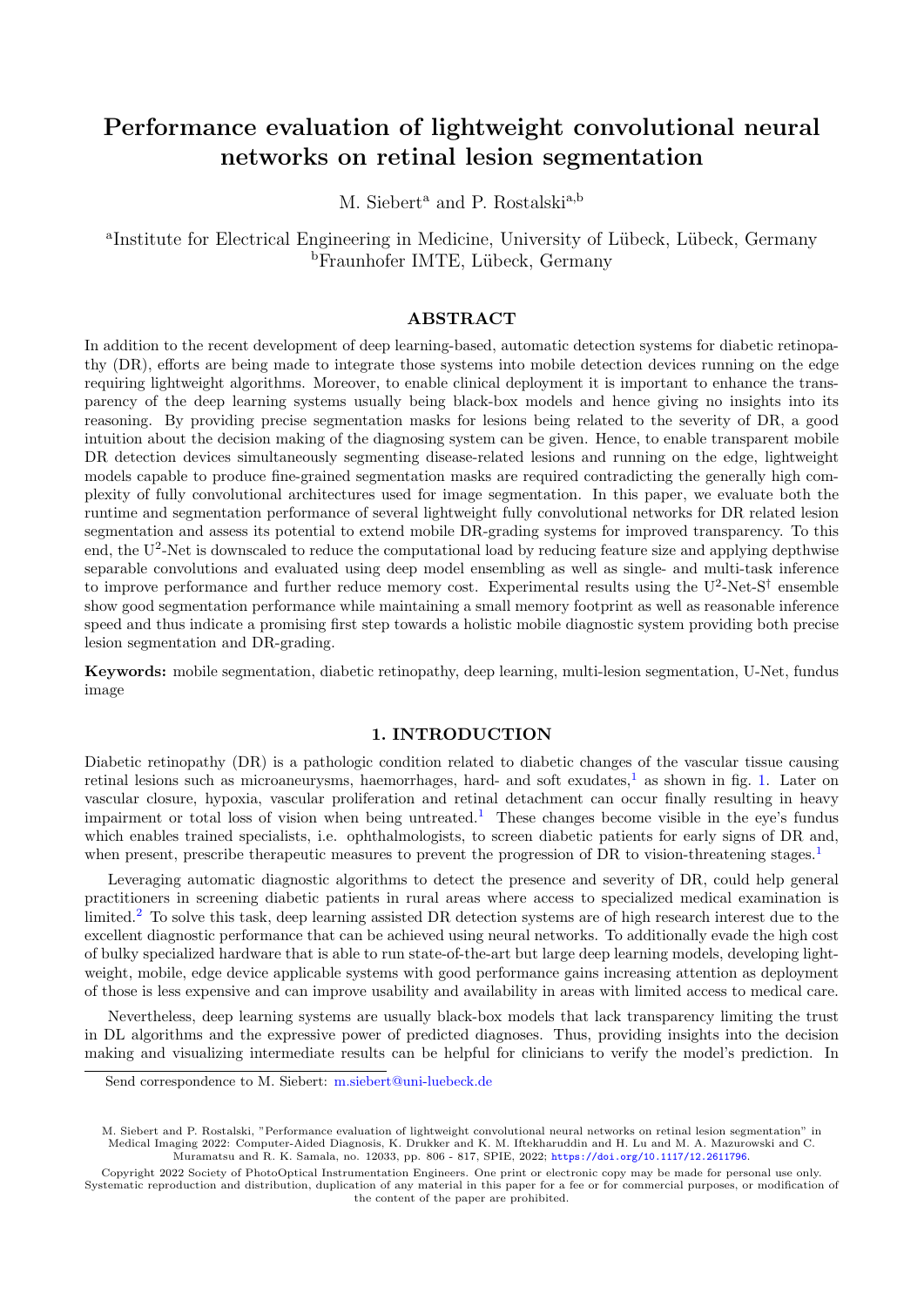

<span id="page-1-0"></span>Figure 1. Sample images of the IDRiD dataset in the first row with corresponding segmented lesions in the second row (microaneurysms  $\bullet$ , haemorrhages  $\bullet$ , hard exudates  $\bullet$ , soft exudates  $\bullet$ ).

particular, highlighting retinal lesions associated with the vision-threatening disease at hand and present at the patient's retina can improve the physician's understanding of the deep learning system's prediction of whether the disease is present and how reliable this prediction is. To this end, the DL grading system can be accompanied by or even build based on a segmentation model predicting fine-grained masks of DR related lesions. However, these models are typically more computationally demanding compared to regular classification models due to the large intermediate activation maps computed e.g. in the decoder part of the U-Net.

Therefore, we apply various complex instances of the  $U^2$ -Net,<sup>[3](#page-8-2)</sup> a recent extension to the famous  $U$ -Net,<sup>[4](#page-8-3)</sup> for the specific task of Diabetic Retinopathy (DR) related lesion segmentation and analyse its suitability for edge-device implementation in this work. According to the authors, the U<sup>2</sup>-Net shows state-of-the-art performance for salient object detection when trained from scratch, while being designed to maintain low memory cost and keep input image resolution high. Hence, the U<sup>2</sup>-Net promises to be a good baseline for building a lightweight segmentation model being applicable to edge devices and generalizing well on medical image data that, in particular for the task of lesion segmentation, is commonly rare. By applying mobile application-suitable convolutions, i.e. depthwise separable convolutions, $5$  varying the network capacity as well as evaluating the impact of multi-task and ensemble learning, we aim to evaluate (a) the suitability of the  $U^2$ -Net to the task of biomedical image segmentation, (b) the segmentation performance when training the  $U^2$ -Net on small data from scratch and (c) the segmentation accuracy and computational load of the differently complex instances of the model and hence the suitability of the architecture for edge device implementation. To this end, we compare the performance of the basic U-Net to the U<sup>2</sup>-Net and state-of-the-art results in the literature on the one hand. On the other hand, we benchmark the different model instances to find a good trade-off between computational cost and segmentation performance of the retinal lesions.

#### 2. RELATED WORK

With the rising performance of deep learning algorithms over the last two decades, developing artificial intelligencebased automatic medical diagnostic algorithms gained tremendous research interest. This applies to the task of DR detection<sup>[6–](#page-8-5)[11](#page-8-6)</sup> as well, leading to the first algorithms being approved for use in clinical care.<sup>[12,](#page-8-7) [13](#page-9-0)</sup> In addition to that, also mobile DR detection systems<sup>[14](#page-9-1)</sup> using lightweight neural networks<sup>[15](#page-9-2)</sup> are brought into research focus.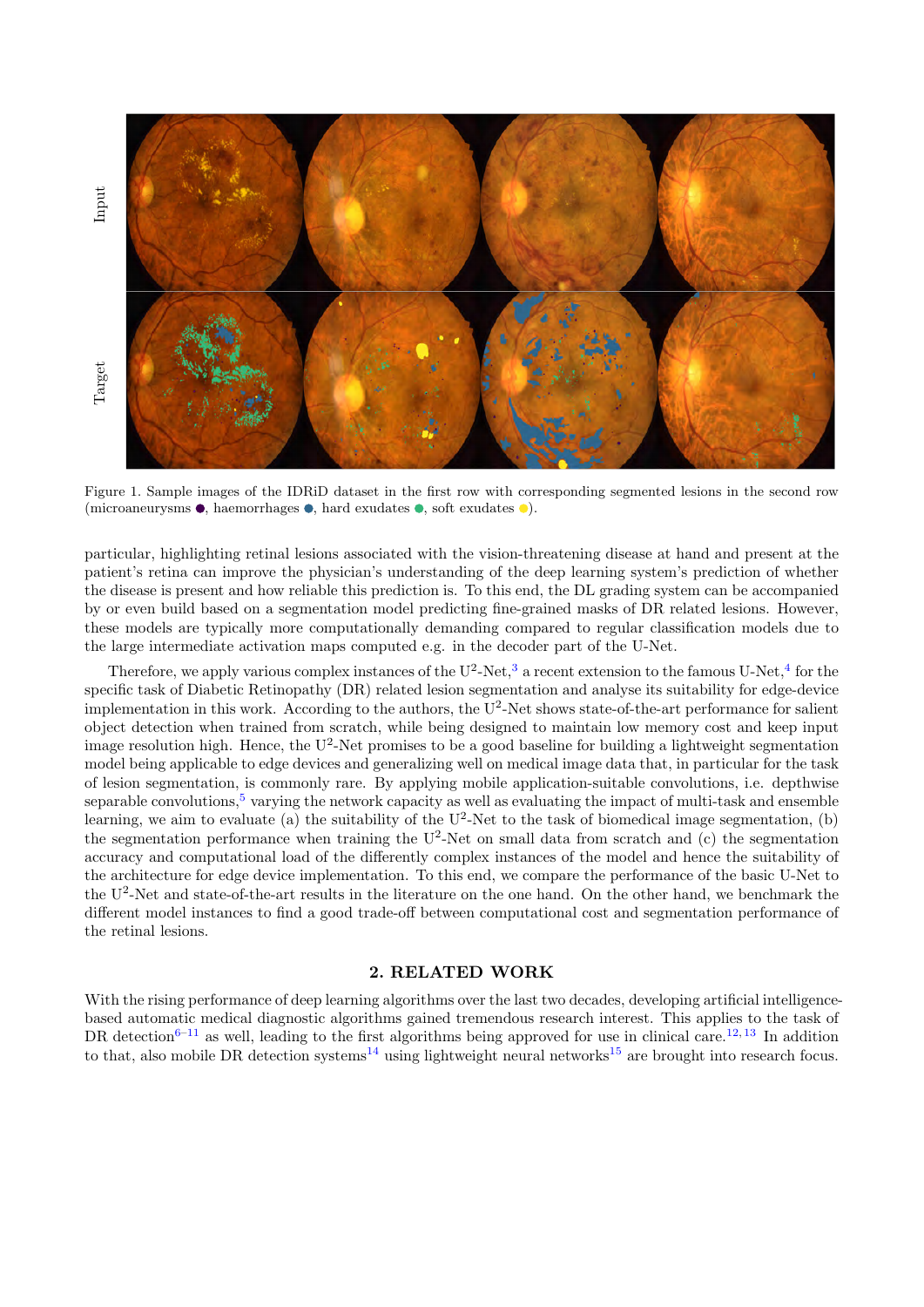Despite their excellent performance, deep learning algorithms are not guaranteed to generalize to real-world application data and are black-boxes that in general do not allow to understand the model's reasoning. This however is inconvenient for highly safety-critical applications such as medical diagnosis where it is important to understand why a prediction was made, to verify the decision and to prevent severe misdiagnoses. Therefore, recent methods are built to highlight areas in the retinal fundus that contributed to the model's prediction the most<sup>[7,](#page-8-8)[8,](#page-8-9) [14,](#page-9-1) [16](#page-9-3)</sup> or to grade the disease based on detected DR related lesions.<sup>[9,](#page-8-10) [10,](#page-8-11) [12](#page-8-7)</sup>

Additionally, computing precise segmentation masks of lesion-specific pathologic areas in the retina could give further insights and hence improve classification. This, however, is a highly demanding task due to the lack of a sufficient amount of annotated data as well as the lesions being commonly very small and also sometimes poorly distinguishable from noise and other retinal structures and lesions. To circumvent the problem of data availability for DR lesion segmentation tasks, semi- or weakly-supervised as well as adversarial training strategies can be used to leverage information of image-level graded datasets,<sup>[17–](#page-9-4)[19](#page-9-5)</sup> such as Kaggle DR<sup>[20](#page-9-6)</sup> or Messidor.<sup>[21](#page-9-7)</sup> Accounting for the small lesion size of e.g. microaneurysm and hard exudate, high-resolution input images and multi-scale approaches can boost segmentation performance fusing important information from local and global image features into the model's prediction.<sup>[22–](#page-9-8)[24](#page-9-9)</sup> To additionally account for edge device suitable segmentation, Guo et al.<sup>[25](#page-9-10)</sup> propose the LWENet architecture with about  $1.9 M$  parameters for lightweight hard exudate segmentation using only a single pooling operation, running at approximately 11.1 fps for an input image size of  $(1440 \times 960)$  pixels.

#### 3. METHODS

To combine both, high segmentation performance and low computational cost while training on a small medical image data set from scratch, this work implements the  $U^2$ -Net with different model capacities and analyses its suitability for DR lesion segmentation with respect to edge device implementation.

As a reference model, the U-Net is used as baseline architecture being an encoder-decoder shaped fully convolutional network explicitly designed for biomedical image segmentation on a small amount of data.[4](#page-8-3) The encoder is trained to extract meaningful features using sequential convolution, batch-norm, ReLU operations while scaling down the input image resolution using max-pooling operations and hence increasing the receptive field of the model, similar to most classification architectures. However, mirroring the encoder structure, the decoder reconstructs fine-grained segmentation masks from the learned latent encoding by using skip connections to exploit high-resolution features from the intermediate layers in the encoder. This enables the U-Net to use both global and local features to produce high resolution and precise segmentation masks in a single forward pass of the network requiring only few images, which is beneficial for the task of biomedical image segmentation where data is usually scarce.<sup>[4](#page-8-3)</sup> For this work, we use the original U-Net architecture comprising five depth layers but with additional batch-norm layers and transposed convolutions in the decoder.

Adopting the encoder-decoder structure with additional skip connections, Qin et al.<sup>[3](#page-8-2)</sup> propose the U<sup>2</sup>-Net that makes use of a nested U-Net structure using so-called, residual U-blocks (RSU) which exploit residual connections as well as pooling operations and dilated convolutions to increase the model depth and enhance the receptive field of each depth-level in the wrapping U-Net. With this, the RSU-block extracts rich multi-scale features already at early layers on both local and global level while retaining high resolution of the input activation maps leading to an increased model capacity and performance of the U<sup>2</sup>-Net compared to the plain U-Net.<sup>[3](#page-8-2)</sup> Despite increasing the number of model parameters, Qin et al. show that using the RSU-block introduces only a small increase in computational cost compared to the plain U-Net and has significantly lower cost in contrast to other frequently used U-Net extensions, e.g. residual or dense blocks while performing similar or better to other state-of-the-art salient object detection models. To further improve model performance, Qin et al. additionally apply deep supervision to side outputs of each depth-level within the decoder. As a result, the authors claim a good inference performance with using the  $U^2$ -Net preserving fine-grained structures, enabling training on small data from scratch and alleviating the design of lightweight, mobile architectures due to being independent of large pretrained backbones and comparably small computational load.

In this work, we first implement the two models introduced by Qin et al. without any changes, here referred to as  $U^2$ -Net-O and  $U^2$ -Net-M, and analyse their performance on biomedical image segmentation data in comparison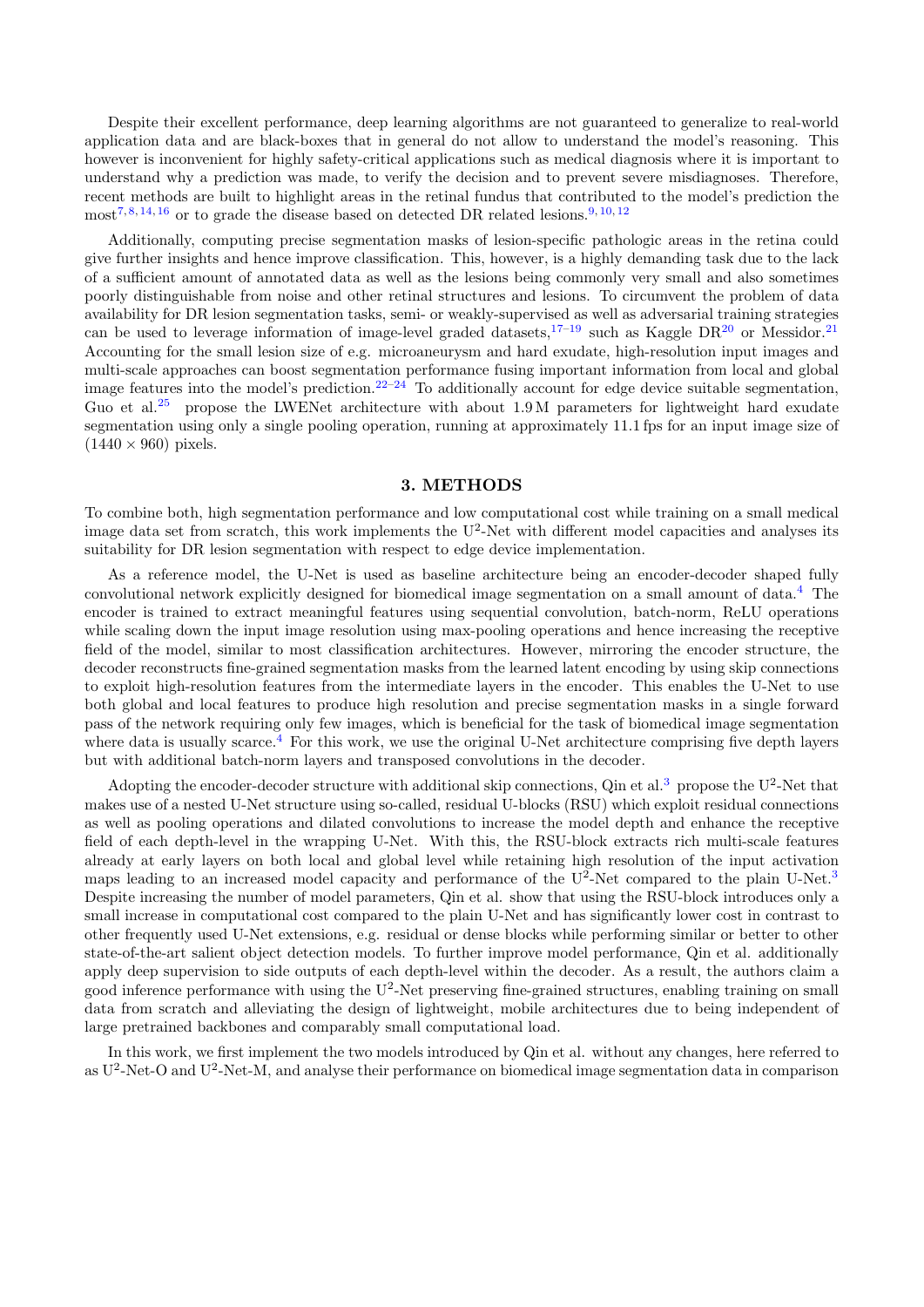<span id="page-3-0"></span>Table 1. Setup of differently scaled  $U^2$ -Nets. The first and second column displays the number of input and middle channels of each RSU-block  $(e_i, i = 1, \ldots, 6)$  in the encoder, respectively. The decoder is adopted such to the number of features in the encoder is mirrored. The third row displays the number of features of the final convolutional layer computing the high-resolution output segmentation mask.

| Model         | Input          |                |       |       | Middle |       |       |       | Output |       |       |       |    |
|---------------|----------------|----------------|-------|-------|--------|-------|-------|-------|--------|-------|-------|-------|----|
|               | e <sub>1</sub> | e <sub>2</sub> | $e_3$ | $e_4$ | $e_5$  | $e_6$ | $e_1$ | $e_2$ | $e_3$  | $e_4$ | $e_5$ | $e_6$ |    |
| $U^2$ -Net-O  | 3              | 64             | 128   | 256   | 512    | 512   | 16    | 32    | 64     | 128   | 256   | 256   | 64 |
| $U^2$ -Net-M  |                | 64             | 64    | 64    | 64     | 64    | 16    | 16    | 16     | 16    | 16    | 16    | 64 |
| $U^2$ -Net-S  | 3              | 32             | 32    | 32    | 32     | 32    | 8     | 8     | 8      |       | 8     |       | 32 |
| $U^2$ -Net-XS | 3              | 16             | 16    | 16    | 16     | 16    | 4     |       |        | 4     |       |       | 16 |

to the baseline U-Net. Both networks apply five consecutive RSU-blocks with subsequent max-pooling in the encoder as well as an additional RSU-block at the model's bottleneck and only differ in the number of features and hence model size and capacity. We then additionally scale down the U<sup>2</sup>-Net by reducing the convolution layer's feature size of the U<sup>2</sup>-Net-M by 50% and 75% resulting in two smaller model instances, i.e. U<sup>2</sup>-Net-S and U<sup>2</sup>-Net-XS. A detailed description of the model parameterization is given in table [1.](#page-3-0)

Moreover, we deploy four additional models using depth-wise separable convolutions. This specific convolutional layer factorizes a regular convolution into two separate operations, i.e. a depth- and a point-wise convolution. While the former processes the input spatially, i.e. applies a single filter for each or a group of channels, the letter uses a  $1 \times 1$  convolution to expand or reduce the channel depth of the depth-wise convolution. This lowers the number of parameters, memory footprint and required Multiply-Accumulation (MAC) operations significantly while retaining a large quantity of the convolutional capacity compared to regular con-volutional layers. Hence, depth-wise separable convolutions are frequently used, e.g. in the MobileNet<sup>[5](#page-8-4)</sup> and its subsequent versions, to reduce the computational cost of a model architecture to enable edge device application while keeping high performance. To evaluate if this sparse convolution can be beneficial for further reduction of the U<sup>2</sup>-Net's computational load while maintaining sufficient performance, we interchange every but each RSU-blocks first and the final U<sup>2</sup>-Nets output convolution within the differently sized models with depthwise separable convolutions. We refer to these models as  $U^2$ -Net-O<sup>\*</sup>,  $U^2$ -Net-M<sup>\*</sup>,  $U^2$ -Net-S<sup>\*</sup> and  $U^2$ -Net-XS<sup>\*</sup>.

In addition, we evaluate the effect of model ensembling for every but the largest  $U^2$ -Net-O, denoted as  $U^2$ -Net-M<sup>†</sup>,  $U^2$ -Net-S<sup>†</sup>, and  $U^2$ -Net-XS<sup>†</sup>, as deep ensembling is known to significantly improve model performance. Moreover, performing dual- (DT) and multi-task (MT) lesion segmentation can help to further decrease memory and computational cost. Therefore, we accordingly set up multi-lesion segmentation models in addition to the single-task (ST) instances. For dual-task training, microaneurysms and haemorrhages, as well as hard- and soft exudates are segmented simultaneously, while during multi-task training a single model learns to segment all four lesions at once. With this, inference time and the overall number of model parameters as well as the computational cost for model training can be significantly reduced by half and a quarter, respectively. However, hard parameter sharing between competing tasks is more difficult to train and can impair model performance.

In table [2,](#page-4-0) the different single-task model architectures are compared to each other with respect to their computational demands at inference time. To assess the suitability of the networks for mobile implementation, we report the frames per second (fps) the model takes during inference, as well as the computational complexity given as multiply-accumulates (MACs), the number of parameters, the network storage size for a single-precision model and the RAM allocated on the GPU by PyTorch during inference. Please note that dual- and multi-task models are omitted as they do only differ slightly from the single-task model computational cost. However, when using single-task models to segment all four lesions, the reported computational cost is quadrupling and doubling for dual-task models.

# 4. IMAGE DATA AND PREPROCESSING

For training, the publicly available Indian Diabetic Retinopathy image Dataset<sup>[26](#page-9-11)</sup> (IDRiD) is used. It provides 81 retinal fundus images with fine-grained segmentation masks of microaneurysms (MA), haemorrhages (HE)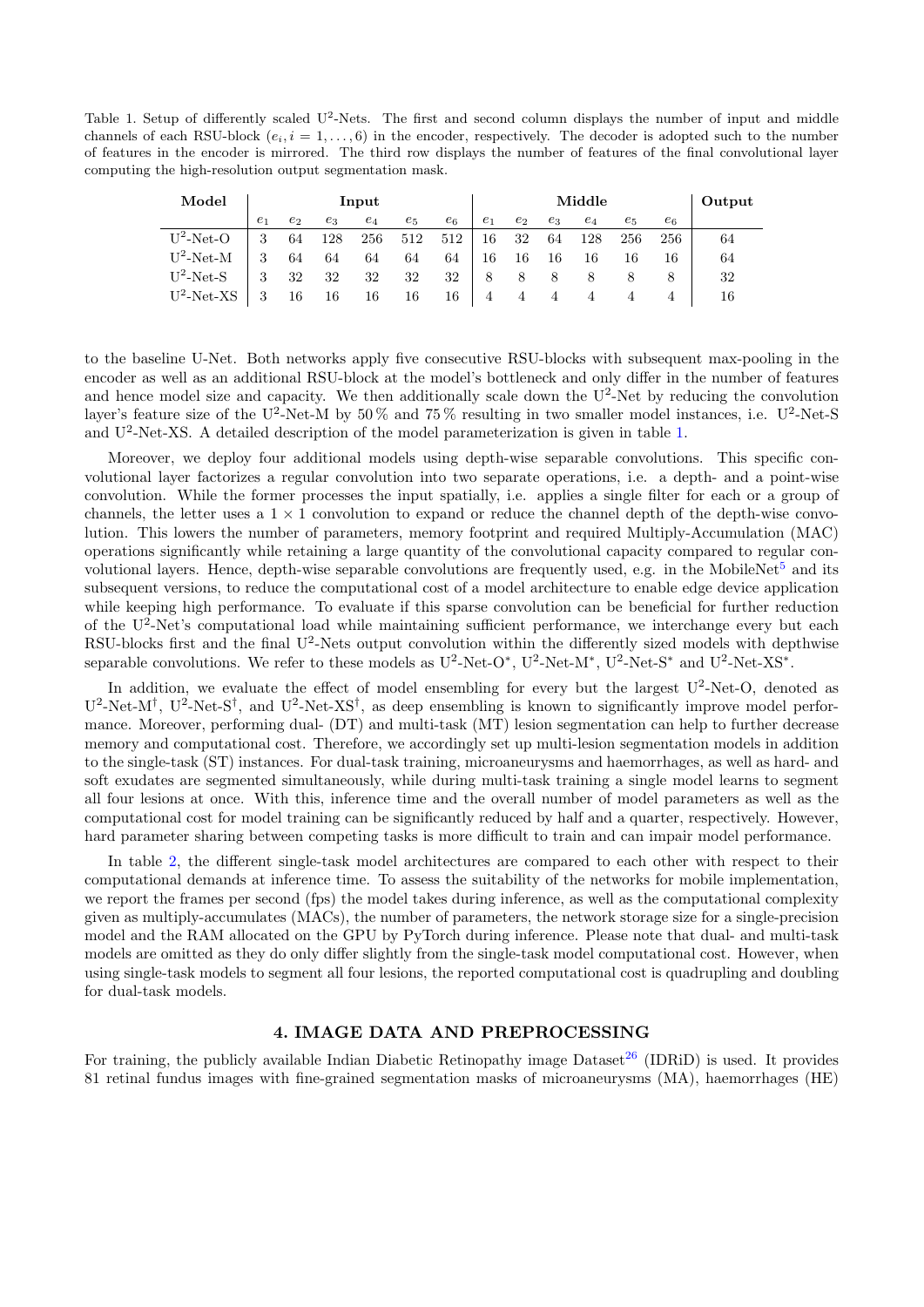<span id="page-4-0"></span>Table 2. Runtime performance of the implemented single-task networks at inference for a single lesion running on a GeForce RTX 2080Ti (11 GB) with an Intel Xenon Gold 6212U (192 GB) using PyTorch (v1.8.0) and a randomly sampled input image of size  $(1 \times 3 \times 512 \times 512)$  for 500 iterations. The MACs of the models are approximated using the toolbox thop[†](#page-4-1) .

| Model                      | Frame rate [fps] | MACs<br>[G] | Parameters<br>$[\mathrm{M}]$ | Model size (fp32)<br> MB | <b>GPU-RAM</b><br>[MB] |
|----------------------------|------------------|-------------|------------------------------|--------------------------|------------------------|
| U-Net                      | 30.46            | 218.85      | 31.04                        | 124.17                   | 586.28                 |
| $U^2$ -Net-O               | 27.71            | 141.98      | 43.87                        | 175.48                   | 798.34                 |
| $U^2$ -Net-O*              | 31.90            | 81.20       | 17.66                        | 70.65                    | 692.76                 |
| $U^2$ -Net-M               | 43.75            | 51.32       | 1.13                         | 4.52                     | 579.36                 |
| $U^2$ -Net-M <sup>*</sup>  | 51.22            | 33.48       | 0.66                         | 2.63                     | 576.50                 |
| $U^2$ -Net-S               | 64.85            | 13.19       | 0.29                         | 1.14                     | 289.80                 |
| $U^2$ -Net-S <sup>*</sup>  | 54.24            | 8.93        | 0.18                         | 0.70                     | 290.48                 |
| $U^2$ -Net-XS              | 69.26            | 3.48        | 0.07                         | 0.29                     | 147.45                 |
| $U^2$ -Net-XS <sup>*</sup> | 55.10            | 2.52        | 0.05                         | 0.20                     | 147.43                 |
| $U^2$ -Net-M <sup>†</sup>  | 14.40            | 152.70      | 3.39                         | 13.57                    | 610.15                 |
| $U^2$ -Net-S <sup>†</sup>  | 21.55            | 38.91       | 0.86                         | 3.43                     | 314.86                 |
| $U^2$ -Net-XS <sup>†</sup> | 22.94            | 10.10       | 0.22                         | 0.88                     | 170.84                 |

and hard- (HX) as well as soft exudates (SX) that are important biomarkers for detection of DR in particular in early stages, as displayed in fig. [1.](#page-1-0) We adhere to the predefined train-test split of the dataset while  $20\%$  of the training data are randomly selected at the start of each training and used for performance validation.

The image preprocessing applied in this work comprises cropping the images to the visible retinal disc with a semi-automatic algorithm using binary thresholding, resizing the images to  $(512 \times 512)$  pixels and applying contrast limited histogram equalization (CLAHE). The CLAHE operation is applied to the value channel of the input image after converting it to the HSV colour space to equally enhance the contrast of all image colour channels. After converting the images back into RGB colour space, the images are normalized with the mean and standard deviation of the test set.

At training time, data augmentation, i.e. random affine transformations as well as horizontal and vertical flipping, is applied to the input images to artificially scale up the training data set and reduce model overfitting.

## 5. EXPERIMENTAL SETUP

Each of the above-described models is trained ten times on the IDRID dataset without pretraining. Training was conducted on an Nvidia Tesla-V100 (32 GB) along with an Intel(R) Xeon(R) Platinum 8168 CPU over 400 epochs that takes about 1.5 h per model in single-task mode for the large  $U^2$ -Net-O and about 1 h for the small U<sup>2</sup>-Net-XS. We use Adam as optimizer with a learning rate of  $5e - 4$ , L2-norm weight decay set to 1e – 4 and a plateau scheduler with a factor of 0.75 and patience of 15 epochs. As loss, a weighted fusion of Dice-loss  $(\mathcal{L}_D)$ and focal binary cross-entropy<sup>[27](#page-9-12)</sup> ( $\mathcal{L}_{\text{fBCE}}$ ) is applied to the model according to

$$
\mathcal{L}(y, \hat{y}) = \frac{1}{\mathcal{C}} \sum_{k}^{C} \left( \alpha \cdot \mathcal{L}_{\text{fBCE}}(y_k, \hat{y}_k, \gamma) + (1 - \alpha) \cdot \mathcal{L}_{\text{D}}(y_k, \hat{y}_k) \right) \cdot w_k
$$

with  $w_k$  being a weighting factor only active during dual- and multi-task training boosting the learning of underrepresented classes with low volume in the current batch. Accordingly,  $w_k$  is set to zero in case a class is absent throughout the batch to prevent the model from degrading to constantly predict empty masks. This mainly affects soft exudate segmentation, as this lesion is only present in about half the images of the IDRID data set. We chose  $\alpha = 0.75$  prioritizing the focal binary cross-entropy to smooth the Dice-loss but still benefit from the

<span id="page-4-1"></span><sup>†</sup> <https://github.com/Lyken17/pytorch-OpCounter> (last accessed: 02/16/2022)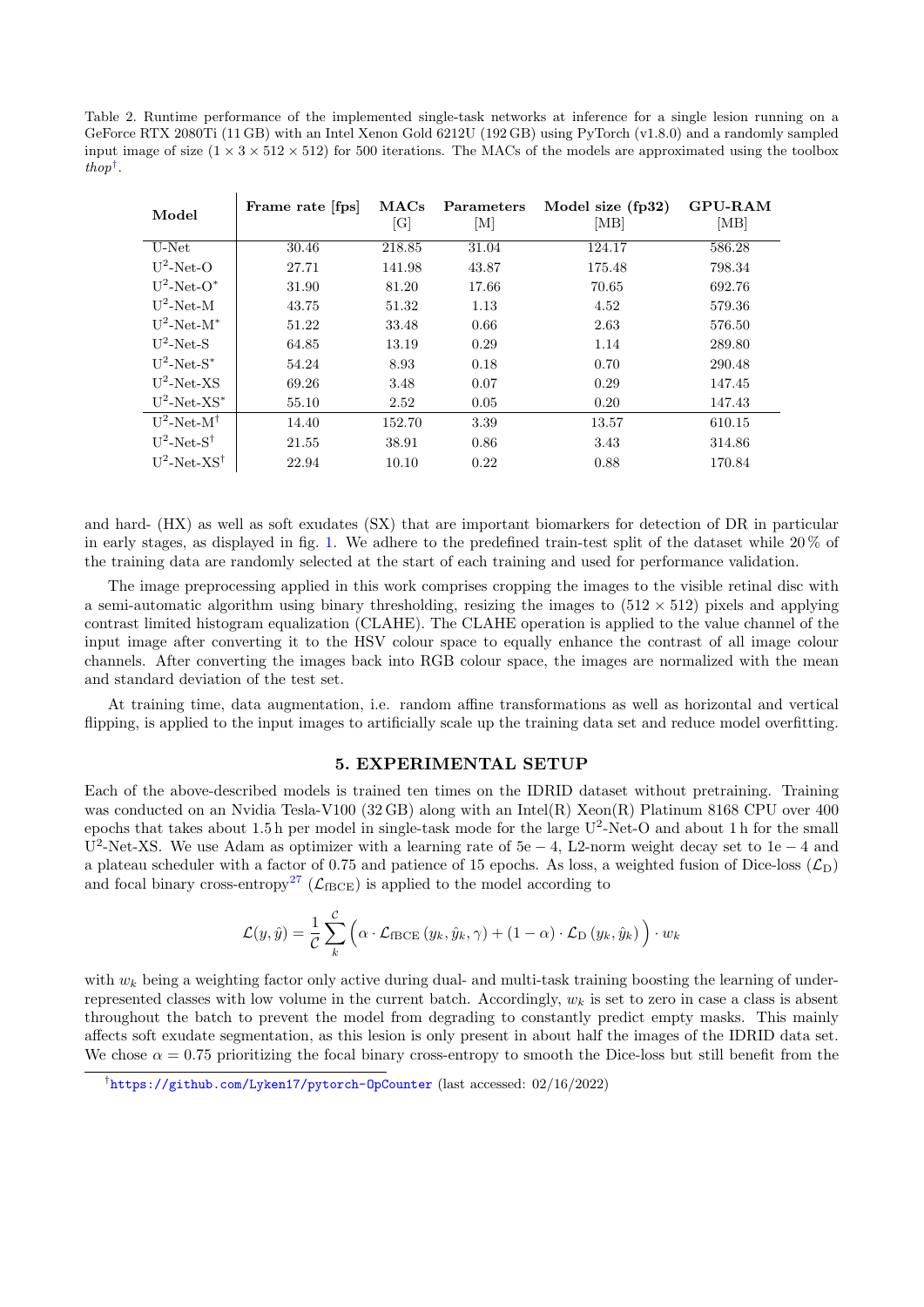

<span id="page-5-1"></span>Figure 2. Comparison of the U-Net (purple:  $\bullet$ ), the differently scaled U<sup>2</sup>-Nets (blue:  $\bullet$ ), their counterparts with depthwise separable convolutions (green:  $\bullet$ ) and the ensembles U<sup>2</sup>-Net-XS<sup>†</sup>, U<sup>2</sup>-Net-S<sup>†</sup> and U<sup>2</sup>-Net-M<sup>†</sup> (left to right, yellow:  $\bullet$ ) with respect to the mean AUPR (mAUPR) across all lesions and the computational cost in MACs in single-task mode. Circle size corresponds to the model's number of parameters.

letter's insensitivity to the class imbalance. Furthermore, we set  $\gamma = 1.0$  for the focal binary cross-entropy forcing the model to focus on difficult pixels rather than optimizing easy decisions. Moreover, deep supervision at every depth layer of the network with equally weighted errors of all side outputs of the U<sup>2</sup>-Net is used to optimize the model following the implementation of Qin et al.<sup>[3](#page-8-2)</sup> To this end, the binary target masks are downscaled to the output resolution of each depth layer before evaluating the loss. In addition to the class-dependent weighting for dual- and multi-task training, the number of epochs and the patience of the scheduler are increased to 600 and 800 as well as 30 and 50, respectively, to ensure model convergence.

At test time, we measure the performance of the predicted segmentation masks in terms of Dice-score (DS), Area under the Precision-Recall Curve (AUPR) and Hausdorff-distance of the predicted segmentation to the target mask. The threshold for computing binary segmentation masks and with this both the Dice-score and the Hausdorff-distance is selected from the Precision-Recall curve to maximize the harmonic mean of both precision and recall and hence the dice-score for each class individually. We include measuring the Hausdorff-distance, which is computed using the Toolbox provided by  $Deep Mind^{\ddagger}$ , as the Dice-Score is very sensitive to small changes when dealing with only small lesions which is the case for microaneurysms and hard exudates. We set the surface distance to the maximum value corresponding to the image size when no lesion is present but the network's prediction is not empty and vice versa, which is only affecting soft exudate segmentation as the other lesions are present in every image of the test set.

## 6. RESULTS AND DISCUSSION

The results of this work are presented in fig. [2,](#page-5-1) showing the mean AUPR score with respect to the tested model's computational complexity as well as the number of parameters represented by their corresponding circle size. Furthermore, in table [3](#page-6-0) the lesion-specific segmentation AUPR score and a comparison to other state-of-the-art models are presented. More detailed results of all ten individual training runs are provided in form of boxplots in figs. [3](#page-10-0) to [5](#page-11-0) showing the lesion-specific AUPR, Dice-score and Hausdorff-distance, for both the regular and depth-wise separable convolutional U<sup>2</sup>-Net models.

Having significantly more parameters compared to the U-Net and an additional depth layer, it is visible from fig. [2](#page-5-1) that the U<sup>2</sup>-Net-O expectedly outperforms the U-Net on the lesion segmentation task by 5.2% with respect

<span id="page-5-0"></span> $^{\ddagger}$ <https://github.com/deepmind/surface-distance> (last accessed:  $01/23/2022)$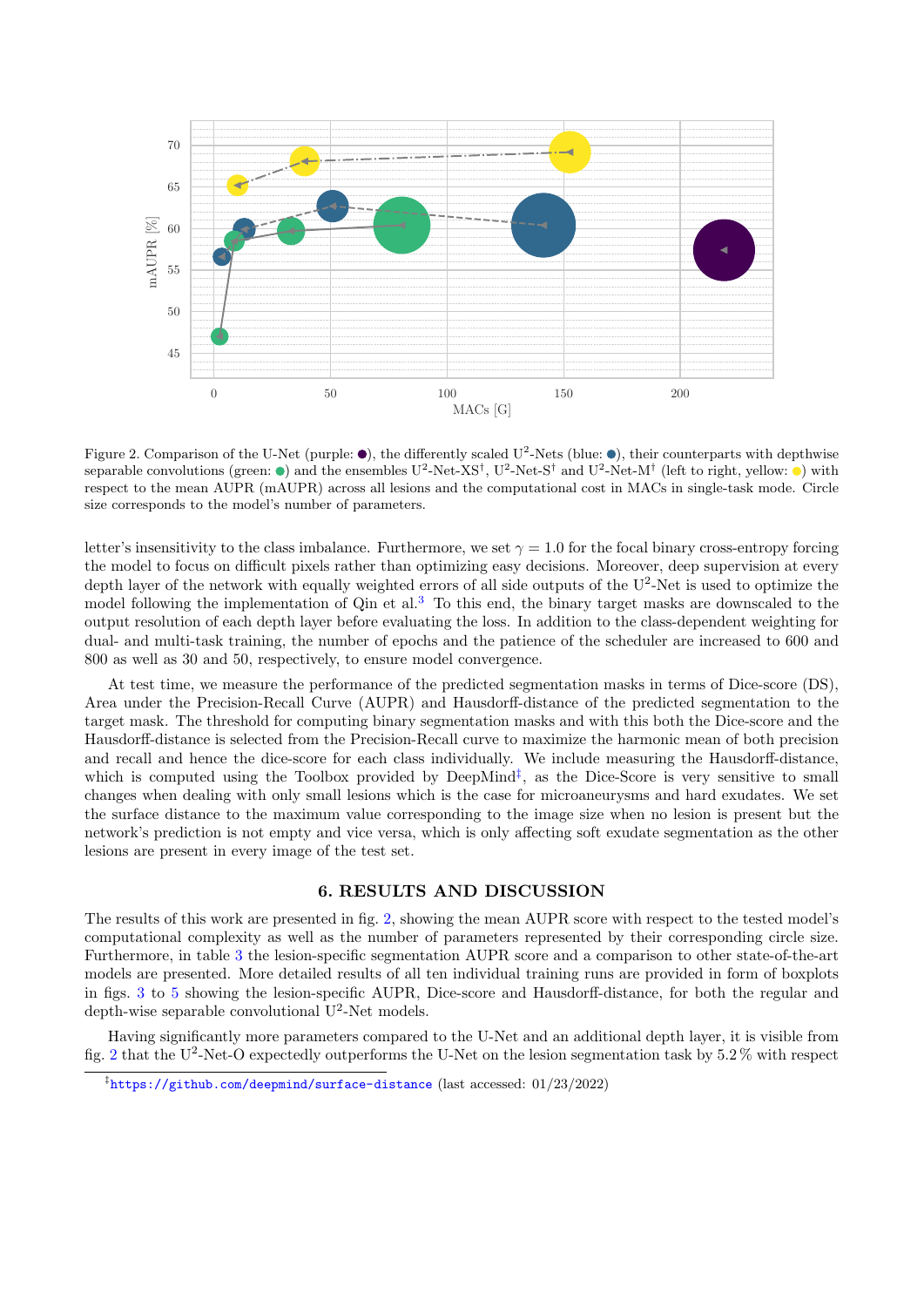<span id="page-6-0"></span>Table 3. The results on the IDRiD test data set for the different single-task models (if not otherwise stated) are given as mean area under Precision-Recall-curve (AUPR) across the individual training runs per lesion excluding outliers with the standard deviation enclosed in brackets and the overall mean AUPR (mAUPR) across all four lesions.

| Model                      | MA           | <b>HE</b>    | <b>HX</b>    | $S_{\mathbf{X}}$ | mAUPR |
|----------------------------|--------------|--------------|--------------|------------------|-------|
| U-Net                      | 0.355(0.010) | 0.555(0.040) | 0.747(0.052) | 0.639(0.088)     | 0.574 |
| $U^2$ -Net-O               | 0.309(0.111) | 0.605(0.036) | 0.766(0.063) | 0.737(0.030)     | 0.604 |
| $U^2$ -Net-O*              | 0.343(0.012) | 0.637(0.020) | 0.731(0.062) | 0.705(0.022)     | 0.604 |
| $U^2$ -Net-M               | 0.345(0.030) | 0.648(0.015) | 0.790(0.048) | 0.724(0.045)     | 0.627 |
| $U^2$ -Net-M <sup>*</sup>  | 0.318(0.085) | 0.622(0.034) | 0.730(0.057) | 0.716(0.040)     | 0.597 |
| $U^2$ -Net-S               | 0.345(0.023) | 0.606(0.070) | 0.760(0.057) | 0.686(0.057)     | 0.599 |
| $U^2$ -Net-S <sup>*</sup>  | 0.331(0.030) | 0.575(0.037) | 0.775(0.064) | 0.658(0.049)     | 0.585 |
| $U^2$ -Net-XS              | 0.318(0.036) | 0.558(0.043) | 0.774(0.057) | 0.615(0.070)     | 0.566 |
| $U^2$ -Net-XS <sup>*</sup> | 0.209(0.102) | 0.418(0.160) | 0.701(0.079) | 0.552(0.119)     | 0.470 |
| $U^2$ -Net-S (DT)          | 0.370(0.017) | 0.632(0.016) | 0.753(0.044) | 0.697(0.038)     | 0.613 |
| $U^2$ -Net-S (MT)          | 0.349(0.018) | 0.510(0.034) | 0.723(0.061) | 0.707(0.026)     | 0.572 |
| $U^2$ -Net-M <sup>†</sup>  | 0.407        | 0.694        | 0.862        | 0.805            | 0.692 |
| $U^2$ -Net-S <sup>†</sup>  | 0.402        | 0.678        | 0.850        | 0.795            | 0.681 |
| $U^2$ -Net-XS <sup>†</sup> | 0.375        | 0.639        | 0.852        | 0.743            | 0.652 |
| Zhou et al. $^{18}$        | 0.496        | 0.694        | 0.887        | 0.741            | 0.704 |
| Yan et al. $^{22}$         | 0.525        | 0.703        | 0.889        | 0.679            | 0.699 |
| Guo et al. $^{24}$         | 0.463        | 0.637        | 0.795        | 0.711            | 0.652 |

to the mAUPR score. Thereby, the most improvement is visible for haemorrhage and soft exudate segmentation, while hard exudate segmentation is only slightly better and microaneurysm segmentation even performs worse according to table [2.](#page-4-0) However, the U<sup>2</sup>-Net-O saves about  $35.4\%$  of MACs and hence only decreases the frame rate slightly by about  $9\%$  from 30.46 fps to 27.71 fps showing the high computational efficiency of the U<sup>2</sup>-Net's architectural design. Unexpectedly, we observe the  $U^2$ -Net-M to outperform the  $U^2$ -Net-O except for soft exudate segmentation despite the reduced model size and capacity. From fig. [3](#page-10-0) it is visible that this mainly originates from overfitting which is occurring for the haemorrhage segmentation using the largest  $U^2$ -Net. However, further downscaling the model, i.e. using  $U^2$ -Net-S and  $U^2$ -Net-XS, decreases the measured performance as expected. With this, the mean AUPR of the  $U^2$ -Net-XS is on average on par with the U-Net, however reducing model size from 31.04 M to 0.07 M parameters and more than doubling the frame rate.

Additionally, the hard exudate segmentation AUPR- and Dice-score show an overall high variance across the results. This in contrast is not visible for the measured Hausdorff-distance, presented in fig. [5,](#page-11-0) showing increasingly good performance for hard exudate segmentation with growing  $U^2$ -Net model capacity, underlining the high sensitivity of the AUPR and Dice-score to small pixel level variations. This, however, do not affect the lesion detection performance on instance level measured through Hausdorff-distance, indicating that measuring segmentation performance solely through pixel-level metrics may not be optimal. Hence, looking at the Hausdorffdistance for haemorrhage segmentation the decrease in performance for the larger U<sup>2</sup>-Nets, visible in the AUPR score, is reduced, suggesting the overfitting to occur on pixel level. Although, computing Hausdorff-distance for soft exudates is also not ideal due to the heavy penalty when no lesion is present and only a single pixel is segmented by the model which leads to an overall high and noisy Hausdorff-distance.

Moreover, with using depthwise separable convolutions model performance expectedly is at most on par or decreases slightly compared to the neural networks with regular convolutions due to the reduced model capacity. While the decrease of the computational cost has a beneficial impact for the original sized U<sup>2</sup>-Net-O as presented in table [2,](#page-4-0) the effect significantly diminishes for the smaller models. Exemplary, using depthwise separable convolutions only marginally decreases the model size as well as required MAC-operations and even increases inference frame rate comparing the U<sup>2</sup>-Net-XS to U<sup>2</sup>-Net-XS<sup>\*</sup>. From this, we reason that in the low size regime of the tested architectures the reduced computational load using depthwise separable convolutions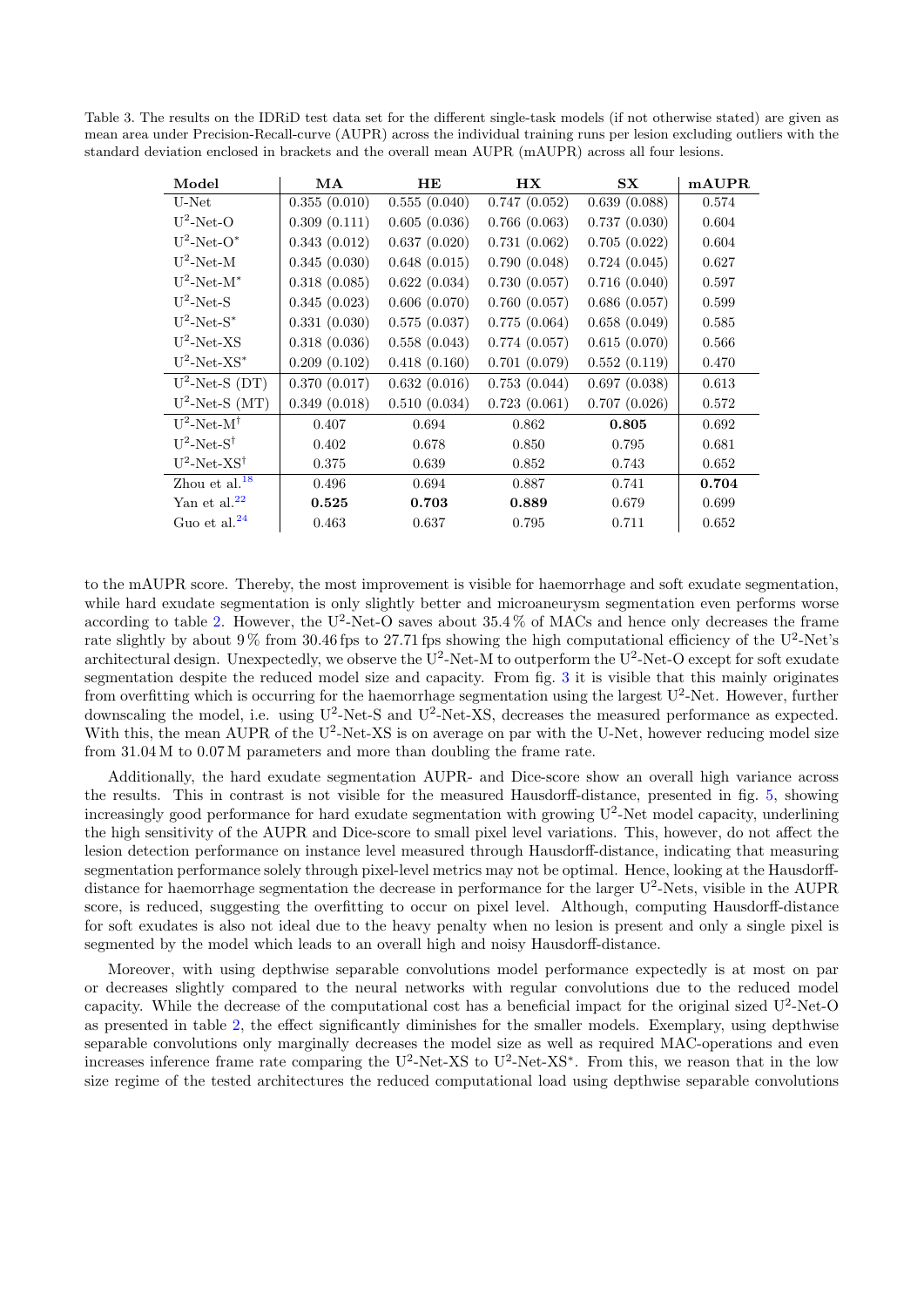does not compensate for the loss of performance. Nevertheless, this may be attributed to some extent to the fact that the usage of depthwise separable convolutions is not fully optimized using PyTorch<sup>[28](#page-9-14)</sup> and thus also could be different for more optimized toolboxes.

Overall, we reason that the  $U^2$ -Net-S provides the best trade-off between performance and computational efficiency when using individual single-task model instances. However, an ensemble of the three top-performing U<sup>2</sup>-Net-XS models outperforms the former with respect to GMACs (−22.1%), model size (−24.1%) and mAUPR  $(+8.9\%)$  significantly. Equally, by using the ensembles U<sup>2</sup>-Net-S<sup>†</sup> and U<sup>2</sup>-Net-M<sup>†</sup> we observe a further increase in model performance by  $+9.6\%$  and  $+14.6\%$  compared to the U<sup>2</sup>-Net-M and U<sup>2</sup>-Net-O, respectively, while having less or similarly MAC-operations and parameters. Although providing the overall best performance, all the ensemble models have very high inference runtime due to being serially executed in our implementation. This, however, could be eliminated by parallelizing the model inference by exploiting grouped convolutions<sup>[29](#page-9-15)</sup> if possible which on the downside would increase memory usage significantly. Referring to fig. [2,](#page-5-1) we propose to use an ensemble of either the U<sup>2</sup>-Net-XS or U<sup>2</sup>-Net-S that provide the best trade-off between model performance and computational and hardware requirements.

Furthermore comparing dual- and multi-task training, the former yields slightly better performance to the single-task mode, in particular for microaneurysm and haemorrhage segmentation, while the letter visibly suffers from the hard parameter sharing impairing haemorrhage and hard exudate segmentation, as visible from table [3.](#page-6-0) As a result, using dual-task training promises a reasonable method to reduce the computational load without significant loss of performance and is estimated to further increase the ratio between performance and computational cost being used in an ensemble model.

From the comparison to the literature in table [3](#page-6-0) and the official subchallenge-1 leaderboard,  $30$  it is visible that using the U<sup>2</sup>-Net architecture, in particular with using model ensembling, is achieving state-of-the-art performance for soft exudate segmentation and is on par for hard exudate and haemorrhage segmentation but not reaching the performance for microaneurysm segmentation. The letter is estimated to be caused by the deep network structure preventing good convergence and the comparable low-resolution input image resulting in a loss of essential information as microaneurysm lesions are typically only a few pixels wide. In comparison, the L-Seg model proposed by Guo et al.,  $^{24}$  $^{24}$  $^{24}$  being based on a pretrained VGG16 backbone with additional side outputs allowing for multi-lesion segmentation, is trained on high-resolution input images with  $(1440 \times 960)$ pixels and with this outperforms the  $U^2$ -Net for microaneurysm segmentation. Similarly, Yan et al.<sup>[22](#page-9-8)</sup> proposed a Dual-U-Net architecture comprising a fusion of a global U-Net predicting on the complete but downsampled retinal image, a local U-Net operating on high-resolution image patches. In their paper, they show that this Dual-U-Net architecture is boosting segmentation performance of small lesions like microaneurysms and hard exudates. However, their results indicate that larger and more homogenous lesions, i.e. haemorrhages and soft exudates are segmented best using only the global network. Moreover, Zhou et al.<sup>[18](#page-9-13)</sup> deploy model training with  $(640 \times 640)$  sized fundus images and additionally exploit image-level graded data in a complex adversarial training strategy with weak supervision to improve multi-task DR lesion segmentation performance. In contrast to our findings, they show that using an Xception<sup>[31](#page-10-1)</sup>-based U-Net architecture, which uses depthwise separable convolutions in a more sophisticated manner, could indeed improve the segmentation performance over a plain U-Net implementation using only regular convolutional layers.

However compared to the LWENet,<sup>[25](#page-9-10)</sup> the U<sup>2</sup>-Net-S is more than six times smaller and similarly fast on the same image resolution. Despite the Dice-score of the LWENet being significantly higher as for the U<sup>2</sup>-Net-S when pretrained on the DDR<sup>[32](#page-10-2)</sup> data set (DS=0.782\%) vs. DS=0.705\%), the LWENet performs slightly worse than the U<sup>2</sup>-Net-S when no pretraining is applied (DS=0.697%). Moreover, using the U<sup>2</sup>-Net-XS<sup>†</sup> ensemble achieves similar performance (DS=0.779 %) compared to the pretrained LWENet without exploiting transfer learning itself and still being about six times smaller aligning the observations of Qin et al.<sup>[3](#page-8-2)</sup>

# 7. CONCLUSION

From the presented results we conclude that  $(a)$  the U<sup>2</sup>-Net is an overall suitable architecture for biomedical image segmentation, (b) the model architecture shows good performance even when no pretraining is conducted, that is on par with and in particular for soft exudate segmentation outperforms current state-of-the-art results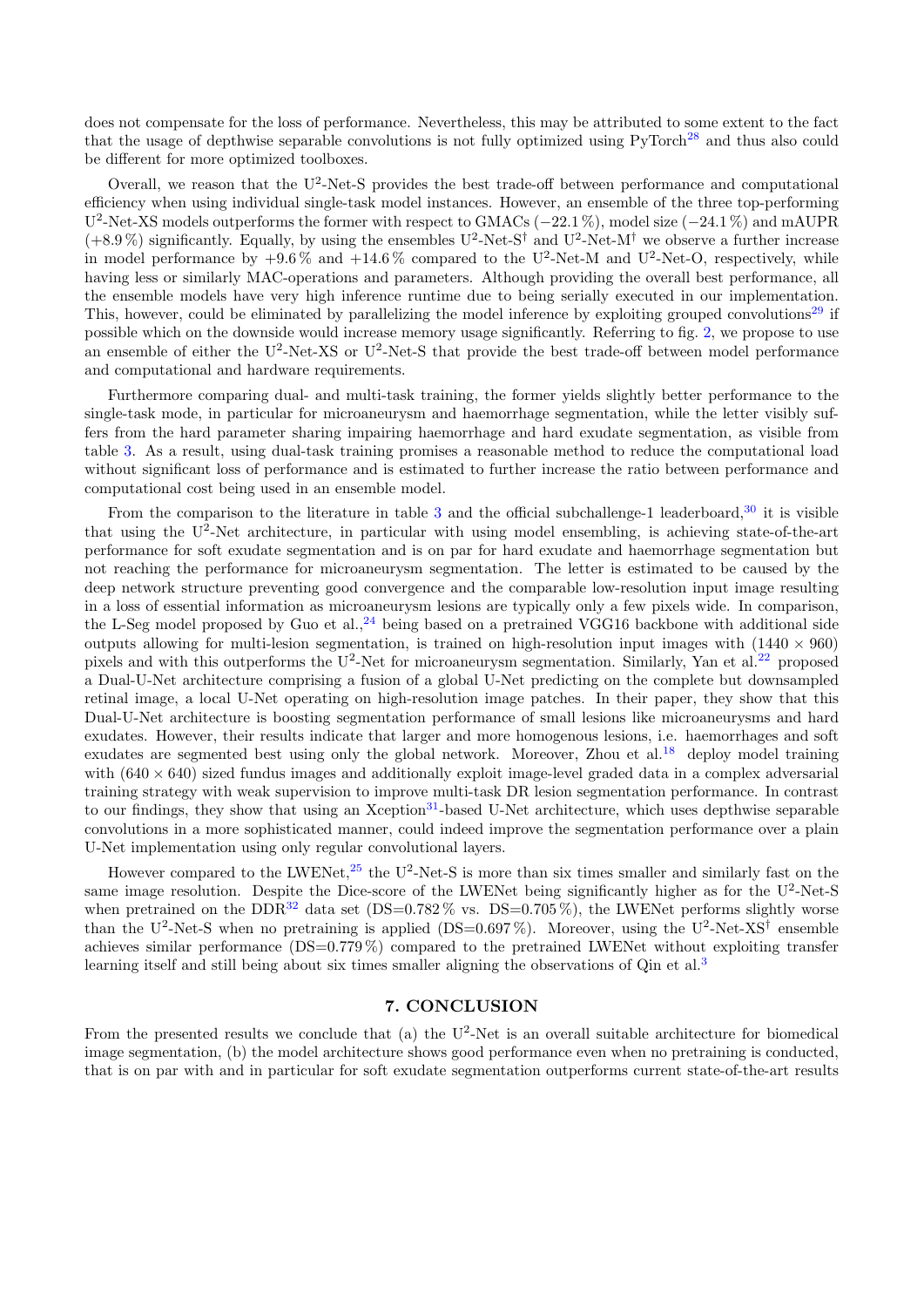using model ensembling (c) the downscaled  $U^2$ -Net may be a suitable method for edge device implementation as it shows very promising results in fine-grained lesion segmentation while having very few parameters and hence low memory cost as well as a reasonable computational complexity for the task of screening retinal images for lesions.

However, improving overall model performance, in particular for microaneurysm segmentation by using e.g. multi-scale approaches, will be subject to future research. In addition to the already high reduction of model size, further optimization of the computational load to performance trade-off for edge device deployment could be achieved exploiting dual- and multi-task training as well as using more refined mobile building blocks, e.g. Xception-,<sup>[31](#page-10-1)</sup> Squeeze-and-Excitation-<sup>[33](#page-10-3)</sup> or MBConv-blocks,<sup>[34](#page-10-4)</sup> and exploiting model-pruning and distilling. Also, applying more sophisticated training strategies, i.e. adversarial as well as self- or weakly supervised training, potentially can enhance model performance and help implement a transparent, holistic DR detection system comprising both disease grading and lesion segmentation for use on edge devices.

#### ACKNOWLEDGMENTS

This research is part of the project "Patientennahe Smartphone-basierte Diagnostik" (PASBADIA) kindly supported by the Joachim Herz Foundation, Hamburg, Germany.

#### REFERENCES

- <span id="page-8-0"></span>[1] Fong, D. S., Aiello, L., Gardner, T. W., King, G. L., Blankenship, G., Cavallerano, J. D., Ferris, F. L., and Klein, R., "Retinopathy in Diabetes," (jan 2004).
- <span id="page-8-1"></span>[2] Ting, D. S. W., Cheung, G. C. M., and Wong, T. Y., "Diabetic retinopathy: global prevalence, major risk factors, screening practices and public health challenges: a review," (may 2016).
- <span id="page-8-2"></span>[3] Qin, X., Zhang, Z., Huang, C., Dehghan, M., Zaiane, O. R., and Jagersand, M., "U\$ˆ2\$-Net: Going Deeper with Nested U-Structure for Salient Object Detection," Pattern Recognition (may 2020).
- <span id="page-8-3"></span>[4] Ronneberger, O., Fischer, P., and Brox, T., "U-Net: Convolutional Networks for Biomedical Image Segmentation," in [Medical Image Computing and Computer-Assisted Intervention (MICCAI)], LNCS 9351. 234–241, Springer (2015).
- <span id="page-8-4"></span>[5] Howard, A. G., Zhu, M., Chen, B., Kalenichenko, D., Wang, W., Weyand, T., Andreetto, M., and Adam, H., "MobileNets: Efficient Convolutional Neural Networks for Mobile Vision Applications," (apr 2017).
- <span id="page-8-5"></span>[6] Foo, A., Hsu, W., Lee, M. L., Lim, G., and Wong, T. Y., "Multi-task learning for diabetic retinopathy grading and lesion segmentation," in [Proceedings of the 32nd Innovative Applications of Artificial Intelligence Conference, IAAI 2020], 34, 13267–13272 (apr 2020).
- <span id="page-8-8"></span>[7] Gargeya, R. and Leng, T., "Automated Identification of Diabetic Retinopathy Using Deep Learning," Ophthalmology 124, 962–969 (jul 2017).
- <span id="page-8-9"></span>[8] Quellec, G., Charrière, K., Boudi, Y., Cochener, B., and Lamard, M., "Deep image mining for diabetic retinopathy screening," Medical Image Analysis 39, 178–193 (2017).
- <span id="page-8-10"></span>[9] Wang, Z., Yin, Y., Shi, J., Fang, W., Li, H., and Wang, X., "Zoom-in-net: Deep mining lesions for diabetic retinopathy detection," in [Lecture Notes in Computer Science (including subseries Lecture Notes in Artificial Intelligence and Lecture Notes in Bioinformatics), 10435 LNCS, 267-275 (2017).
- <span id="page-8-11"></span>[10] Yang, Y., Li, T., Li, W., Wu, H., Fan, W., and Zhang, W., "Lesion detection and grading of diabetic retinopathy via two-stages deep convolutional neural networks," in [Lecture Notes in Computer Science (including subseries Lecture Notes in Artificial Intelligence and Lecture Notes in Bioinformatics) ], 10435 LNCS, 533–540 (2017).
- <span id="page-8-6"></span>[11] Gulshan, V., Peng, L., Coram, M., Stumpe, M. C., Wu, D., Narayanaswamy, A., Venugopalan, S., Widner, K., Madams, T., Cuadros, J., Kim, R., Raman, R., Nelson, P. C., Mega, J. L., and Webster, D. R., "Development and validation of a deep learning algorithm for detection of diabetic retinopathy in retinal fundus photographs," JAMA 316, 2402 (dec 2016).
- <span id="page-8-7"></span>[12] Abràmoff, M. D., Lou, Y., Erginay, A., Clarida, W., Amelon, R., Folk, J. C., and Niemeijer, M., "Improved Automated Detection of Diabetic Retinopathy on a Publicly Available Dataset Through Integration of Deep Learning," Investigative Opthalmology  $\mathcal C$  Visual Science 57, 5200 (oct 2016).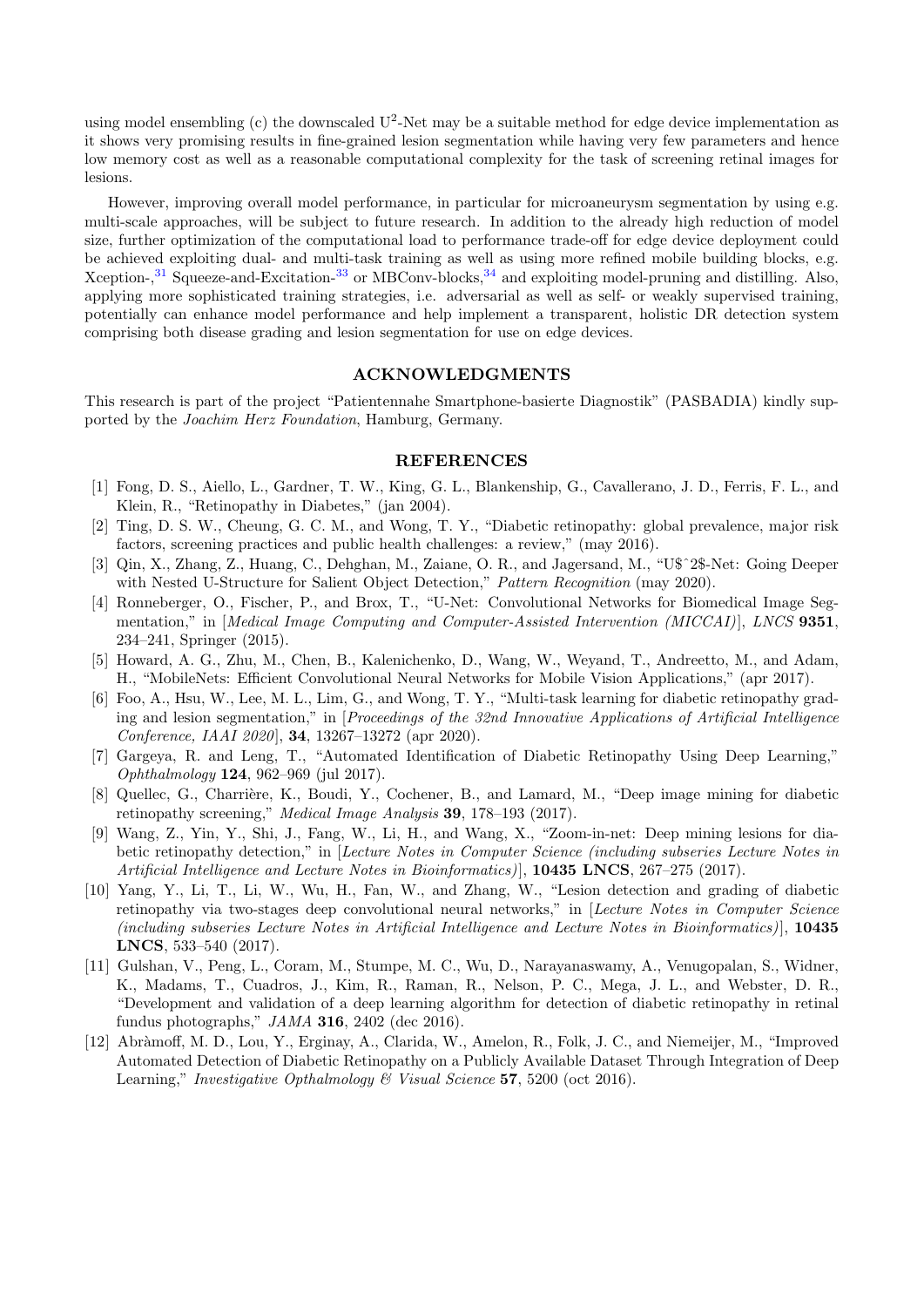- <span id="page-9-0"></span>[13] Bhaskaranand, M., Ramachandra, C., Bhat, S., Cuadros, J., Nittala, M. G., Sadda, S. R., and Solanki, K., "The value of automated diabetic retinopathy screening with the EyeArt system: A study of more than 100,000 consecutive encounters from people with diabetes," Diabetes Technology and Therapeutics 21, 635–643 (nov 2019).
- <span id="page-9-1"></span>[14] Natarajan, S., Jain, A., Krishnan, R., Rogye, A., and Sivaprasad, S., "Diagnostic Accuracy of Community-Based Diabetic Retinopathy Screening With an Offline Artificial Intelligence System on a Smartphone," JAMA Ophthalmology 137, 1182 (oct 2019).
- <span id="page-9-2"></span>[15] Sheikh, S. and Qidwai, U., "Using MobileNetV2 to Classify the Severity of Diabetic Retinopathy," International Journal of Simulation Systems Science & Technology (mar 2020).
- <span id="page-9-3"></span>[16] Gondal, W. M., Kohler, J. M., Grzeszick, R., Fink, G. A., and Hirsch, M., "Weakly-supervised localization of diabetic retinopathy lesions in retinal fundus images," in [Proceedings - International Conference on Image Processing, ICIP], 2017-Septe, 2069–2073 (2018).
- <span id="page-9-4"></span>[17] Playout, C., Duval, R., and Cheriet, F., "A Novel Weakly Supervised Multitask Architecture for Retinal Lesions Segmentation on Fundus Images," IEEE Transactions on Medical Imaging 38, 2434–2444 (oct 2019).
- <span id="page-9-13"></span>[18] Zhou, Y., He, X., Huang, L., Liu, L., Zhu, F., Cui, S., and Shao, L., "Collaborative learning of semisupervised segmentation and classification for medical images," in [*Proceedings of the IEEE Computer* Society Conference on Computer Vision and Pattern Recognition], 2019-June, 2074–2083, IEEE (jun 2019).
- <span id="page-9-5"></span>[19] Zhou, Y., Wang, B., Huang, L., Cui, S., and Shao, L., "A Benchmark for Studying Diabetic Retinopathy: Segmentation, Grading, and Transferability,"  $arXiv$ , 1–11 (aug 2020).
- <span id="page-9-6"></span>[20] Kaggle, "Diabetic retinopathy detection challenge," (2015).
- <span id="page-9-7"></span>[21] Decencière, E., Zhang, X., Cazuguel, G., Laÿ, B., Cochener, B., Trone, C., Gain, P., Ordóñez-Varela, J. R., Massin, P., Erginay, A., Charton, B., and Klein, J. C., "Feedback on a publicly distributed image database: The Messidor database," Image Analysis and Stereology 33, 231–234 (aug 2014).
- <span id="page-9-8"></span>[22] Yan, Z., Han, X., Wang, C., Qiu, Y., Xiong, Z., and Cui, S., "Learning mutually local-global u-nets for high-resolution retinal lesion segmentation in fundus images," Proceedings - International Symposium on Biomedical Imaging 2019-April, 597–600 (2019).
- [23] Sarhan, M. H., Albarqouni, S., Yigitsoy, M., Navab, N., and Eslami, A., "Multi-scale microaneurysms segmentation using embedding triplet loss," in [Lecture Notes in Computer Science (including subseries Lecture Notes in Artificial Intelligence and Lecture Notes in Bioinformatics), 11764 LNCS, 174-182 (2019).
- <span id="page-9-9"></span>[24] Guo, S., Li, T., Kang, H., Li, N., Zhang, Y., and Wang, K., "L-Seg: An end-to-end unified framework for multi-lesion segmentation of fundus images," Neurocomputing 349, 52–63 (2019).
- <span id="page-9-10"></span>[25] Guo, S., Li, T., Wang, K., Zhang, C., and Kang, H., "A lightweight neural network for hard exudate segmentation of fundus image," in [Lecture Notes in Computer Science (including subseries Lecture Notes in Artificial Intelligence and Lecture Notes in Bioinformatics), 11729 LNCS, 189–199, Springer International Publishing (2019).
- <span id="page-9-11"></span>[26] Porwal, P., Pachade, S., Kamble, R., Kokare, M., Deshmukh, G., Sahasrabuddhe, V., and Meriaudeau, F., "Indian Diabetic Retinopathy Image Dataset (IDRiD): A Database for Diabetic Retinopathy Screening Research," Data 3, 25 (jul 2018).
- <span id="page-9-12"></span>[27] Lin, T. Y., Goyal, P., Girshick, R., He, K., and Dollar, P., "Focal Loss for Dense Object Detection," in [Proceedings of the IEEE International Conference on Computer Vision], (2017).
- <span id="page-9-14"></span>[28] Tan, M. and Le, Q. V., "EfficientNetV2: Smaller models and faster training," in [International Conference on Machine Learning], 10096–10106 (2021).
- <span id="page-9-15"></span>[29] Chen, H. and Shrivastava, A., "Group Ensemble: Learning an Ensemble of ConvNets in a single ConvNet," arXiv preprint arXiv:2007.00649 (2020).
- <span id="page-9-16"></span>[30] Porwal, P., Pachade, S., Kokare, M., Deshmukh, G., Son, J., Bae, W., Liu, L., Wang, J., Liu, X., Gao, L., Wu, T., Xiao, J., Wang, F., Yin, B., Wang, Y., Danala, G., He, L., Choi, Y. H., Lee, Y. C., Jung, S.-H., Li, Z., Sui, X., Wu, J., Li, X., Zhou, T., Toth, J., Baran, A., Kori, A., Chennamsetty, S. S., Safwan, M., Alex, V., Lyu, X., Cheng, L., Chu, Q., Li, P., Ji, X., Zhang, S., Shen, Y., Dai, L., Saha, O., Sathish, R., Melo, T., Araújo, T., Harangi, B., Sheng, B., Fang, R., Sheet, D., Hajdu, A., Zheng, Y., Mendonça, A. M., Zhang, S., Campilho, A., Zheng, B., Shen, D., Giancardo, L., Quellec, G., and Mériaudeau, F., "IDRiD: Diabetic Retinopathy – Segmentation and Grading Challenge," Medical Image Analysis 59, 101561 (jan 2020).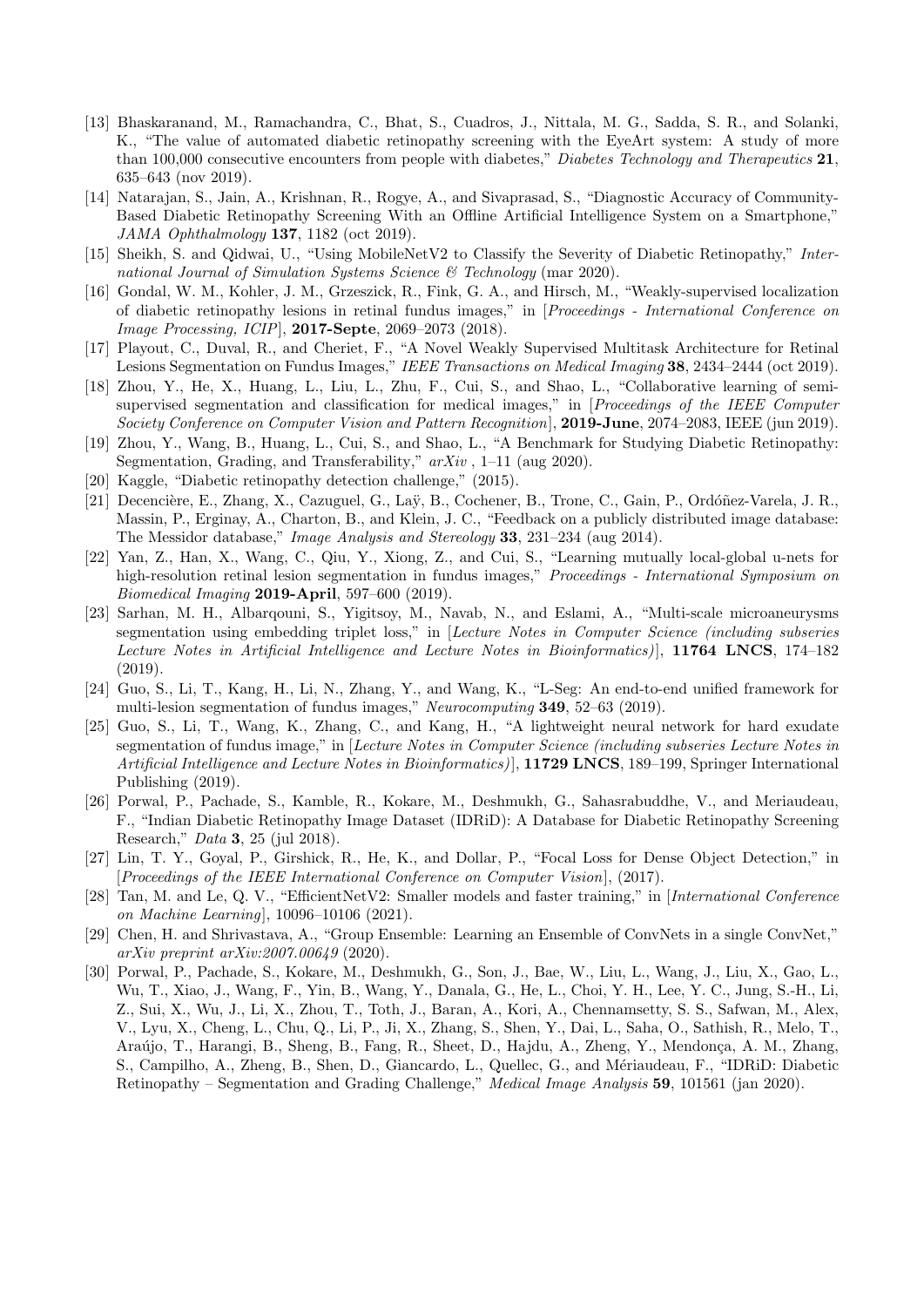- <span id="page-10-1"></span>[31] Chollet, F., "Xception: Deep learning with depthwise separable convolutions," in [Proceedings - 30th IEEE Conference on Computer Vision and Pattern Recognition, CVPR 2017], (2017).
- <span id="page-10-2"></span>[32] Li, T., Gao, Y., Wang, K., Guo, S., Liu, H., and Kang, H., "Diagnostic assessment of deep learning algorithms for diabetic retinopathy screening," Information Sciences 501, 511–522 (oct 2019).
- <span id="page-10-3"></span>[33] Hu, J., Shen, L., and Sun, G., "Squeeze-and-excitation networks," in [Proceedings of the IEEE conference on computer vision and pattern recognition], 7132–7141 (2018).
- <span id="page-10-4"></span>[34] Sandler, M., Howard, A., Zhu, M., Zhmoginov, A., and Chen, L. C., "MobileNetV2: Inverted Residuals and Linear Bottlenecks," in [*Proceedings of the IEEE Computer Society Conference on Computer Vision and* Pattern Recognition], 4510–4520 (2018).



<span id="page-10-0"></span>Figure 3. Boxplots of the AUPR score of the scaled U<sup>2</sup>-Nets over ten training runs for each lesion. Sorted by model size in ascending order from left to right.